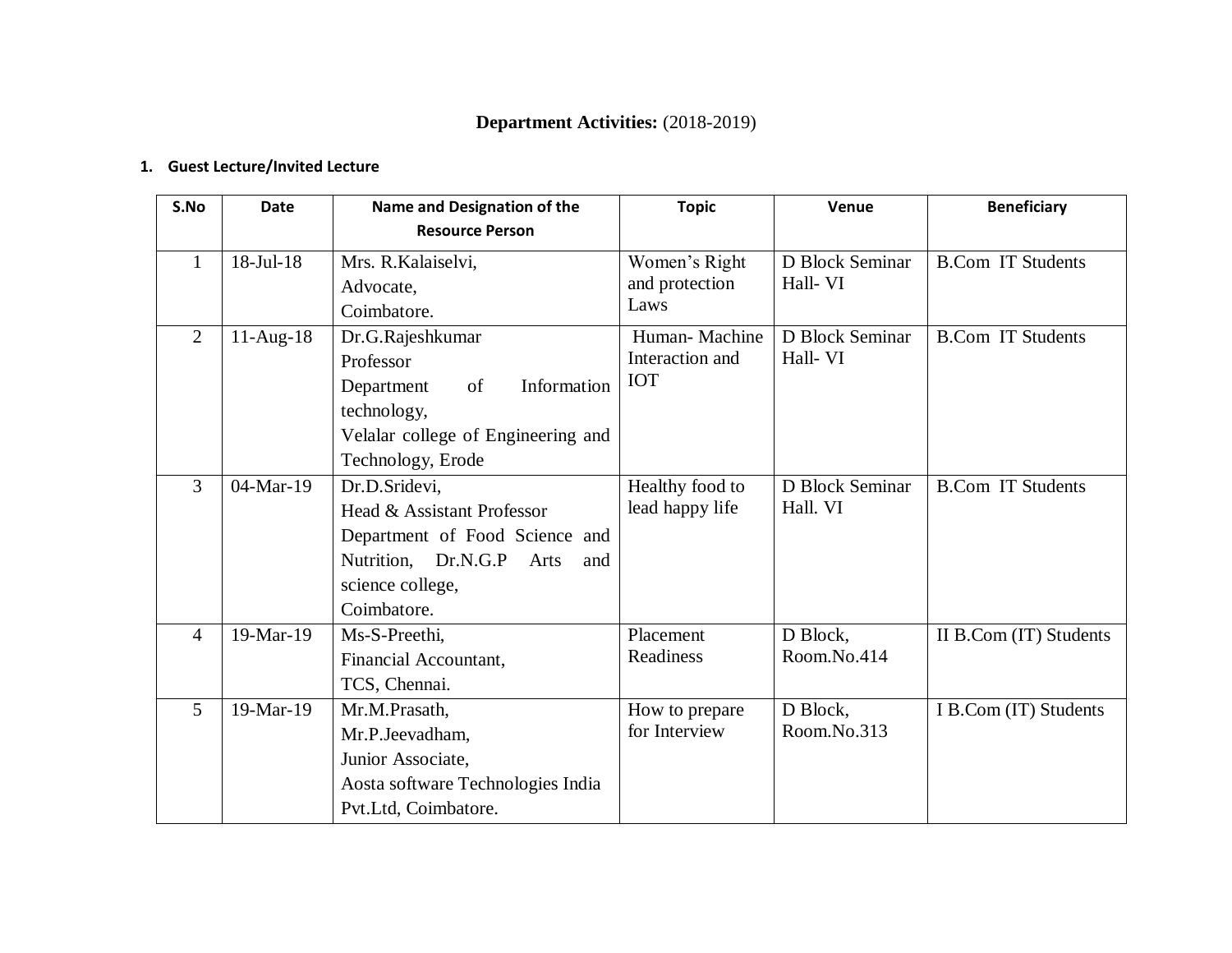| <b>S. No.</b> | <b>Date</b>                  | <b>Nature of the Event</b><br>(Conference/<br>Seminar/Workshop) | <b>Number of</b><br><b>External</b><br><b>Participants</b> | Title of the<br>Event                                                                                                                 | Name &<br><b>Designation</b><br>of the<br><b>Speakers</b>                                                                                                                                                                                                                                                                | Name &<br><b>Affiliation</b><br>Chair &<br>Co-chair                                                                                                                                                                                                                                                                                                   | <b>Funding</b><br><b>Agency</b> | <b>Total</b><br><b>Funding</b> |
|---------------|------------------------------|-----------------------------------------------------------------|------------------------------------------------------------|---------------------------------------------------------------------------------------------------------------------------------------|--------------------------------------------------------------------------------------------------------------------------------------------------------------------------------------------------------------------------------------------------------------------------------------------------------------------------|-------------------------------------------------------------------------------------------------------------------------------------------------------------------------------------------------------------------------------------------------------------------------------------------------------------------------------------------------------|---------------------------------|--------------------------------|
|               | 27 &<br>$28 -$<br>Sep-<br>18 | <b>National Conference</b>                                      | 133                                                        | National<br>Conference<br>on<br>Opportunities<br>and<br>Challenges<br>of Business<br>in the<br>Digitalized<br>Era.<br>(COCBD201<br>8) | Dr.Nalinipra<br>va Tripathy,<br>Dean<br>Research NI<br>$&$ ER, Indian<br>Institute of<br>Management,<br>Shillong,<br>Meghalaya,<br>India<br>Dr. Vijayaku<br>mar Gupta,<br>Indian<br>Institute of<br>Management,<br>Pigdamber<br>RAU, Indore,<br>Madhyaprade<br>sh.<br>Dr.P.Sarava<br>nan,<br>Professor &<br>dean, Indian | Dr.S.Sivaku<br>mar<br>Associate<br>Professor and<br>Head,<br>Dr.SNS<br>Rajalakshmi<br>college of arts<br>and science,<br>Coimbatore.<br>Dr.S.Mohan,<br>Professor and<br>Head,<br>Department of<br>Management,<br>Dr.N.G.P Arts<br>and science<br>college,<br>Coimbatore.<br>Dr.A.Balag<br>urusamy<br>Assistant<br>Professor<br>Ramakrishna<br>Mission |                                 |                                |

# **2. Seminar /Workshop Conferences organized**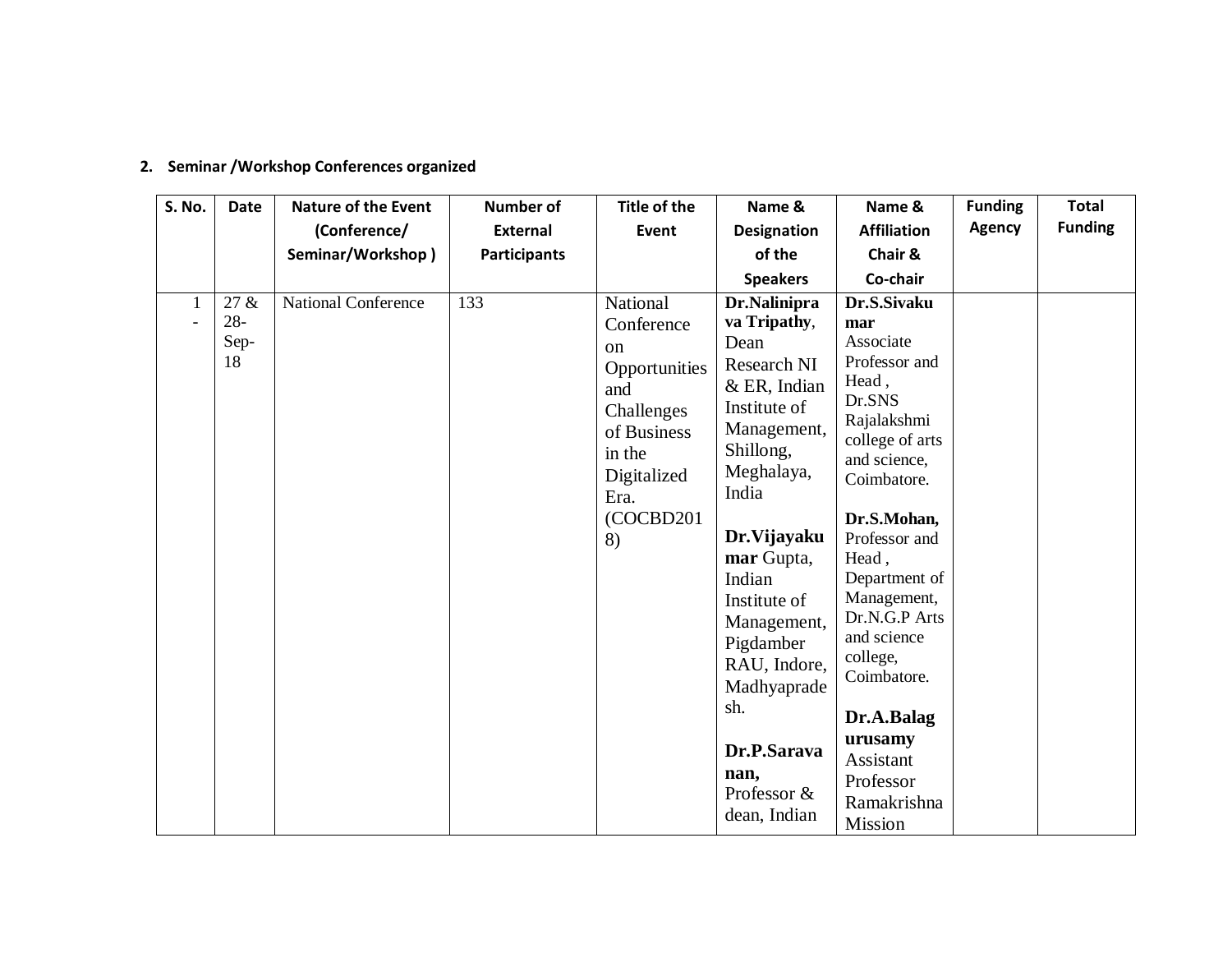|  |  | Institute of            | Vidyalaya     |  |
|--|--|-------------------------|---------------|--|
|  |  | Management,             | College       |  |
|  |  | Tiruchirappal           | Coimbatore.   |  |
|  |  | $\overline{\mathbf{h}}$ |               |  |
|  |  | Tamilnadu.              | Dr.K.Vanaja,  |  |
|  |  |                         | Professor and |  |
|  |  | Dr.Sescadev             | Head,         |  |
|  |  | Sahoo,                  | Department of |  |
|  |  | Assistant               | commerce      |  |
|  |  | professor,              | with (PA),    |  |
|  |  | Indian                  | Dr.N.G.P Arts |  |
|  |  | Institute of            | and science   |  |
|  |  | Management,             | college,      |  |
|  |  | Lucknow,                | Coimbatore.   |  |
|  |  |                         |               |  |
|  |  | Uttarpradesh.           | Dr.K.Yamu     |  |
|  |  |                         | na            |  |
|  |  | Dr.Kalaivan             | Assistant     |  |
|  |  | <b>.K.N,</b>            | Professor     |  |
|  |  | Professor &             | PSG College   |  |
|  |  | Head,                   | of Arts and   |  |
|  |  | Government              | Science       |  |
|  |  | Arts College,           | Coimbatore.   |  |
|  |  | Bengaluru               |               |  |
|  |  |                         | Dr.N.Renug    |  |
|  |  | Dr.Krishnas             | a Devi        |  |
|  |  | undar,                  | Assistant     |  |
|  |  | Professor,              | Professor     |  |
|  |  | Indian                  | and Head,     |  |
|  |  | institute of            | Department    |  |
|  |  | management,             | of            |  |
|  |  | Bengaluru               | Commerce      |  |
|  |  |                         | Dr.N.G.P.     |  |
|  |  | Dr.Debasis              |               |  |
|  |  |                         | Arts and      |  |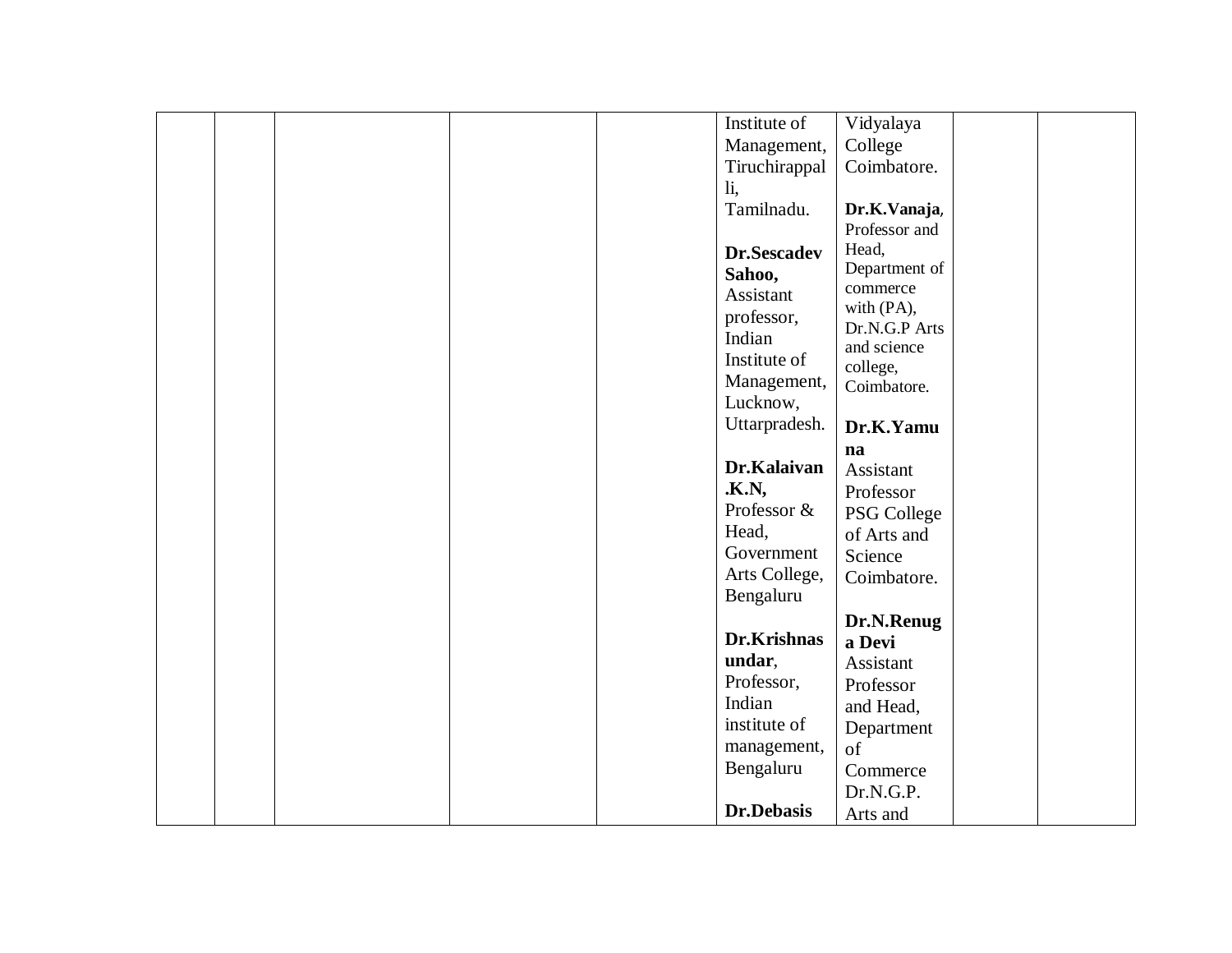|  | Biswas,<br>Department<br>of Business<br>Administrati<br>on,<br>Vidhyasagar<br>university,<br>West Bengal.<br>Dr.S.Sudalai<br>muthu,<br>Professor &<br>Head,<br>Department<br>of Banking<br>Technology,<br>Pondicherry<br>University,<br>Pondicherry | Science<br>College<br>Coimbatore.<br>Dr.D.Gomat<br>hi<br>Associate<br>Professor<br>PSG College<br>of Arts and<br>Science<br>Coimbatore.<br>Dr.S.Mohan<br>Raj<br>Assistant<br>Professor and<br>Head,<br>Department of<br>commerce<br>with IB,<br>Dr.N.G.P Arts<br>and science<br>college,<br>Coimbatore.<br>Dr.K.Ravic<br>handran<br>Director,<br><b>CMS</b><br>College<br>Coimbatore.<br>Dr.S.N.Selv |
|--|-----------------------------------------------------------------------------------------------------------------------------------------------------------------------------------------------------------------------------------------------------|------------------------------------------------------------------------------------------------------------------------------------------------------------------------------------------------------------------------------------------------------------------------------------------------------------------------------------------------------------------------------------------------------|
|--|-----------------------------------------------------------------------------------------------------------------------------------------------------------------------------------------------------------------------------------------------------|------------------------------------------------------------------------------------------------------------------------------------------------------------------------------------------------------------------------------------------------------------------------------------------------------------------------------------------------------------------------------------------------------|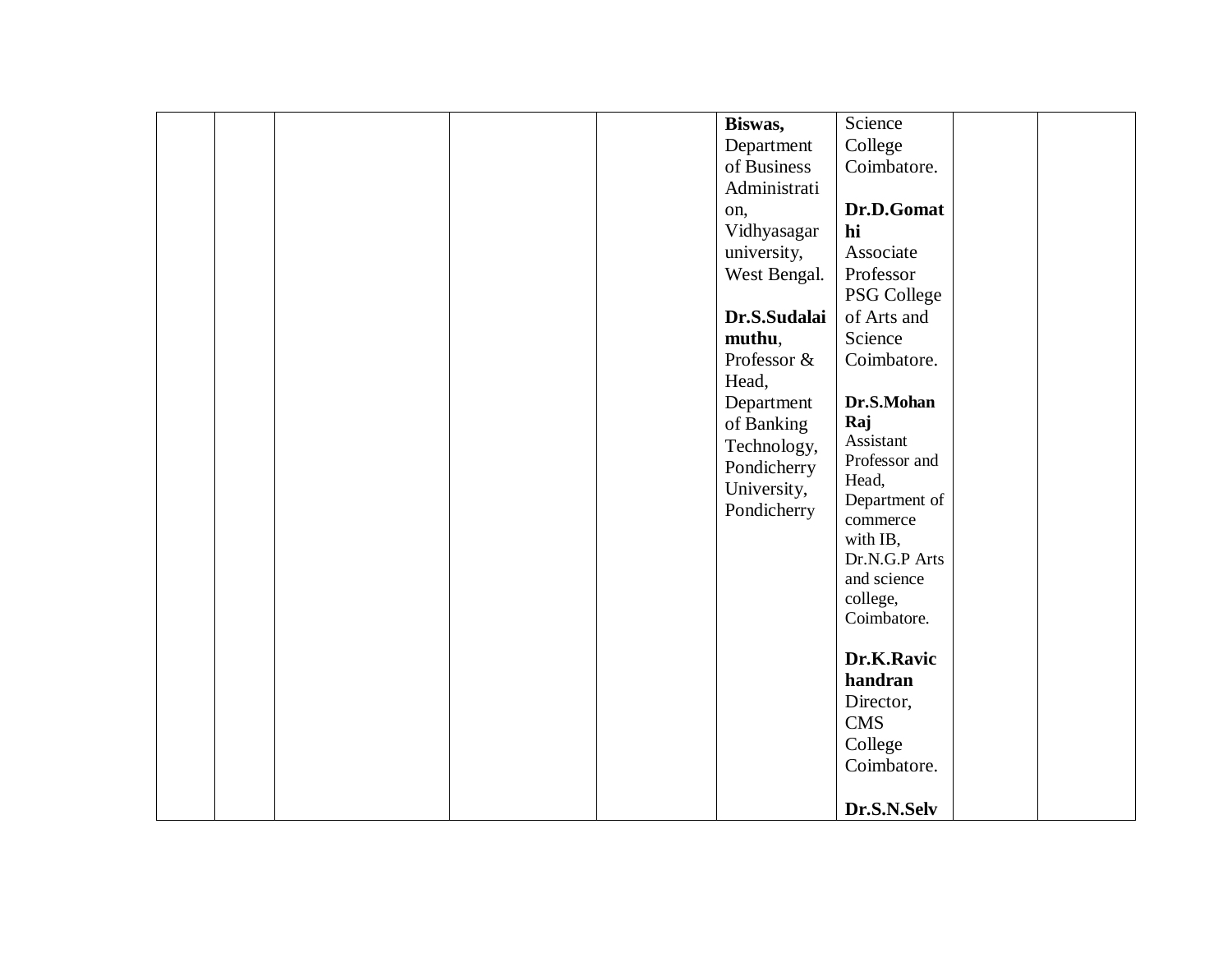|  |  |  | araj         |  |
|--|--|--|--------------|--|
|  |  |  | Assistant    |  |
|  |  |  | Professor    |  |
|  |  |  | Department   |  |
|  |  |  | of Business  |  |
|  |  |  | Administrati |  |
|  |  |  | on (CA)      |  |
|  |  |  | Dr.N.G.P.    |  |
|  |  |  | Arts and     |  |
|  |  |  | Science      |  |
|  |  |  | College      |  |
|  |  |  |              |  |
|  |  |  | Coimbatore.  |  |
|  |  |  |              |  |
|  |  |  | Dr.R.Sathya  |  |
|  |  |  | Assistant    |  |
|  |  |  | Professor    |  |
|  |  |  | Department   |  |
|  |  |  | of           |  |
|  |  |  | Commerce     |  |
|  |  |  | PSG College  |  |
|  |  |  | of Arts and  |  |
|  |  |  | Science      |  |
|  |  |  | Coimbatore.  |  |
|  |  |  |              |  |
|  |  |  | Dr.Bagyala   |  |
|  |  |  | kshmi        |  |
|  |  |  | Assistant    |  |
|  |  |  | Professor    |  |
|  |  |  | Department   |  |
|  |  |  | of           |  |
|  |  |  | Commerce     |  |
|  |  |  | with IB      |  |
|  |  |  |              |  |
|  |  |  | Dr.N.G.P.    |  |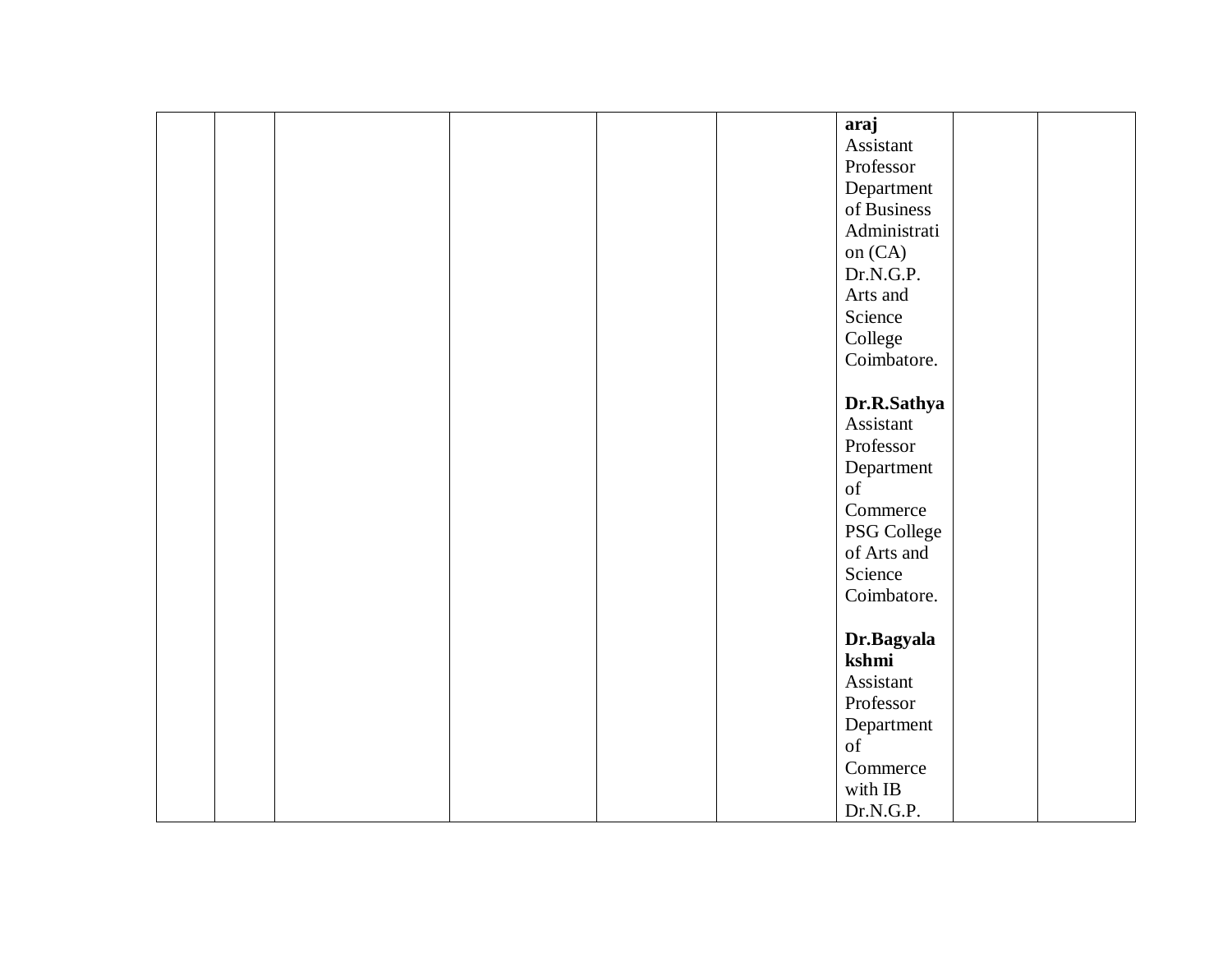|  |  |  | Arts and<br>Science<br>College<br>Coimbatore. |  |
|--|--|--|-----------------------------------------------|--|
|  |  |  |                                               |  |
|  |  |  |                                               |  |

#### **3. Extension Activities**

| <b>S. No.</b> | Date       | <b>Nature of the extension</b>           | Place                    | <b>Students involved</b> |
|---------------|------------|------------------------------------------|--------------------------|--------------------------|
|               |            |                                          |                          |                          |
|               |            |                                          | Govt.High                | III-B.Com(IT)            |
|               | $01-Aug-$  | Awareness Programme on Plastic Pollution | School,                  |                          |
| 1             | 18         |                                          | A.G.Pudhur               |                          |
|               |            |                                          | Irugur.                  |                          |
|               |            |                                          |                          |                          |
|               | $03$ -Aug- |                                          | Aravanaikum              | II-B.Com IT              |
| 2             | 18         | Offering to Orphanage                    | Illam<br>Anbu<br>$\cdot$ |                          |
|               |            |                                          | Peelamedu                |                          |
|               |            |                                          |                          |                          |
|               |            |                                          | Higher<br>Govt-          | I-B.Com IT               |
|               |            | Awareness of Safeguarding Children and   | Secondary                |                          |
| 3             | 12-Feb-19  | <b>Vulnerable Adults</b>                 | School,                  |                          |
|               |            |                                          | Veeriyampalaya           |                          |
|               |            |                                          | m                        |                          |
|               |            |                                          |                          |                          |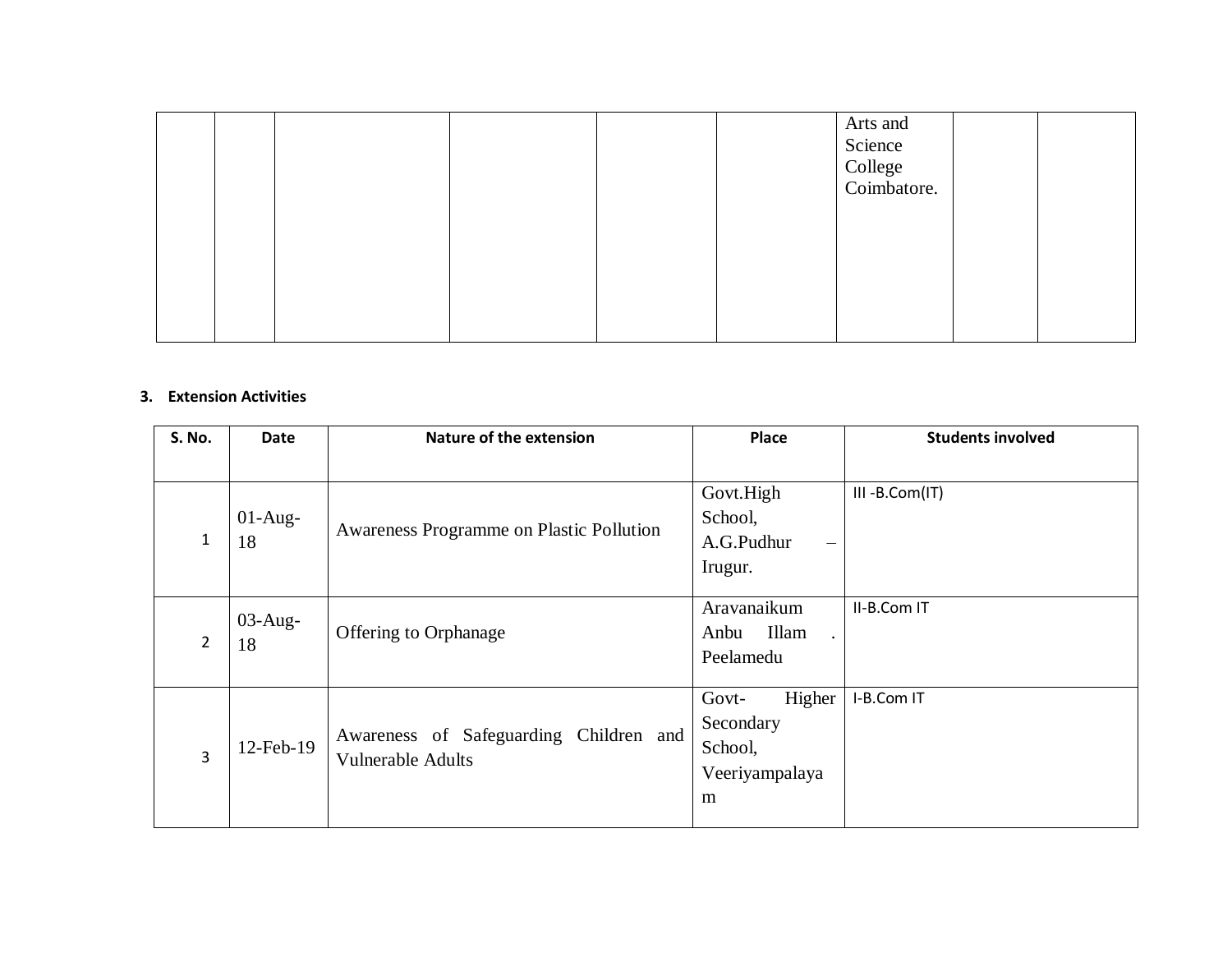### **4. Staff Participation**

| S. No.         | <b>Date</b>     | <b>Name of the Faculty</b> | Name of the Workshop/FDP/Training              | <b>College</b>         |
|----------------|-----------------|----------------------------|------------------------------------------------|------------------------|
|                |                 |                            | Programme                                      |                        |
| $\mathbf{1}$   | $29$ -Jan-18    | Dr.J.Lilly                 | Inclusive Higher Education In Changing         | PSG Institute of       |
|                |                 |                            | <b>National Priorities</b>                     | Management             |
| $\overline{2}$ | $3$ -Dec-18 to  | Dr.S.Kamalaveni            | Quality Initiatives In Higher Education        | Dr. N.G.P. Arts and    |
|                | $9-Dec-18$      |                            |                                                | <b>Science College</b> |
| 3              | $3$ -Dec-18 to  | Dr.J.Lilly                 | Quality Initiatives In Higher Education        | Dr. N.G.P. Arts and    |
|                | 9.Dec.18        |                            |                                                | Science College        |
| 4              | $3$ -Dec-18 to  | Mrs.L.Priya                | <b>Quality Initiatives In Higher Education</b> | Dr. N.G.P. Arts and    |
|                | $9-Dec-18$      |                            |                                                | <b>Science College</b> |
| 5              | $3$ -Dec-18 to  | Mrs.D.Malarvizhi           | Quality Initiatives In Higher Education        | Dr. N.G.P. Arts and    |
|                | $9$ -Dec-18     |                            |                                                | <b>Science College</b> |
|                |                 |                            |                                                |                        |
| 6              | $3$ -Dec-18 to  | Mr.S.Dineshkumar           | <b>Quality Initiatives In Higher Education</b> | Dr. N.G.P. Arts and    |
|                | $9$ -Dec-18     |                            |                                                | <b>Science College</b> |
| $\overline{7}$ | $27$ -May-19 to | Dr.S.Kamalaveni            | <b>NAAC</b> Revised Accreditation Frame Work   | Dr. N.G.P. Arts and    |
|                | $02$ -Jun-19    |                            | And OBE Assessment Methodology                 | <b>Science College</b> |
| 8              | $27$ -May-19 to | Dr.J.Lilly                 | <b>NAAC</b> Revised Accreditation Frame Work   | Dr. N.G.P. Arts and    |
|                | $02$ -Jun-19    |                            | And OBE Assessment Methodology                 | <b>Science College</b> |
| 9              | $27$ -May-19 to | Mrs.L.Priya                | <b>NAAC</b> Revised Accreditation Frame Work   | Dr. N.G.P. Arts and    |
|                | $02$ -Jun-19    |                            | And OBE Assessment Methodology                 | Science College        |
|                |                 |                            |                                                |                        |
| 10             | $27$ -May-19 to | Mrs.D.Malarvizhi           | <b>NAAC</b> Revised Accreditation Frame Work   | Dr. N.G.P. Arts and    |
|                | $02-Jun-19$     |                            | And OBE Assessment Methodology                 | <b>Science College</b> |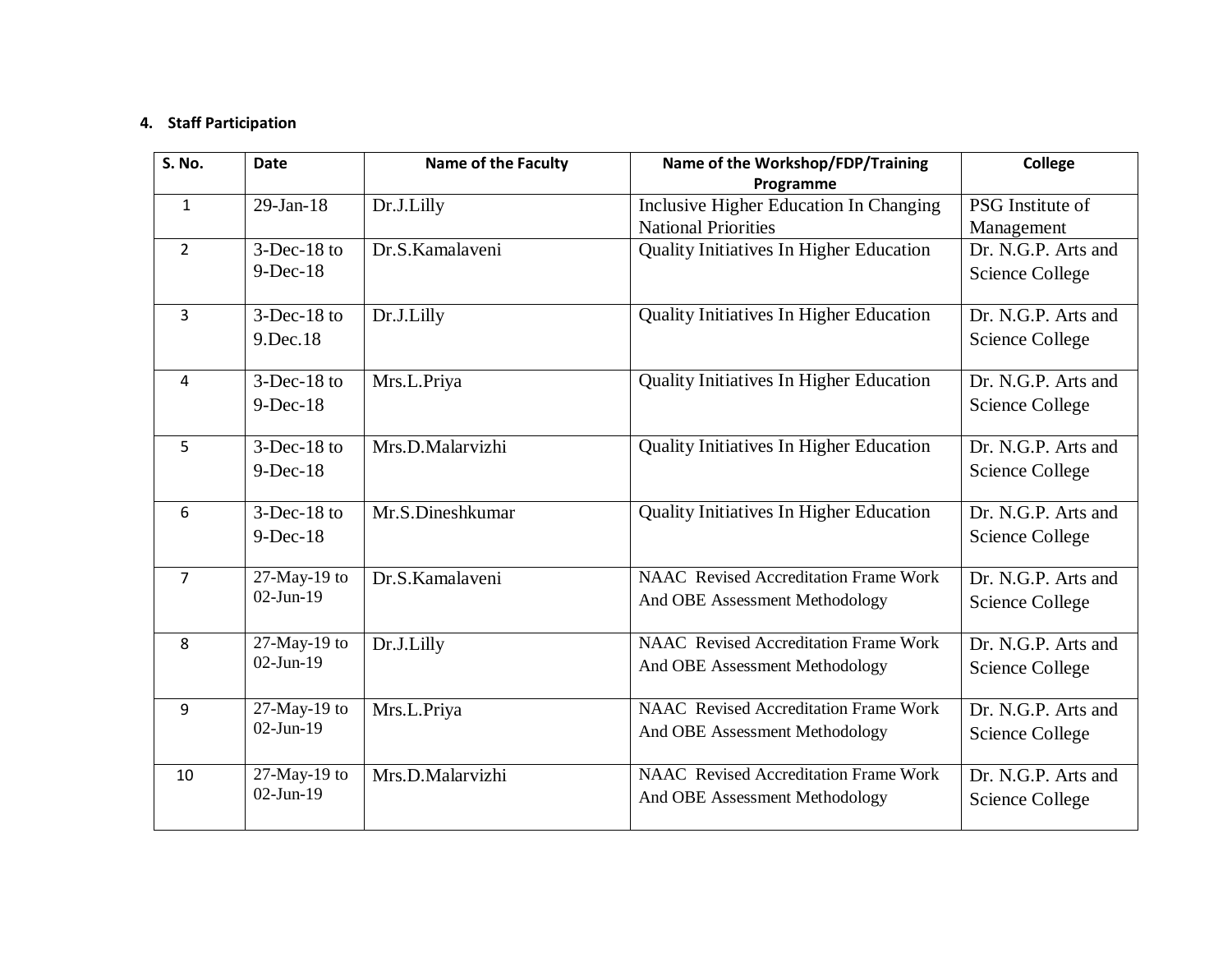| 11 | $27$ -May-19 to<br>$02$ -Jun-19 | Mr.S.Dineshkumar    | NAAC Revised Accreditation Frame Work<br>And OBE Assessment Methodology | Dr. N.G.P. Arts and<br>Science College |
|----|---------------------------------|---------------------|-------------------------------------------------------------------------|----------------------------------------|
| 12 | $27$ -May-19 to<br>$02$ -Jun-19 | Mrs.S.Shanmugapriya | NAAC Revised Accreditation Frame Work<br>And OBE Assessment Methodology | Dr. N.G.P. Arts and<br>Science College |
|    |                                 |                     |                                                                         |                                        |
|    |                                 |                     |                                                                         |                                        |

#### **5. Students Presentation**

| S.no | <b>Date</b>  | Name of the student | Name of the event   | Name of the title              | <b>College</b>                                             |
|------|--------------|---------------------|---------------------|--------------------------------|------------------------------------------------------------|
|      | $01$ -Feb-19 | Shalini.T           | National conference | Cyber crime and cyber security | SNMV College of arts<br>and science college,<br>Coimbatore |

#### **6. Staff Publication**

| S.  | <b>Name of the Faculty</b> | <b>Title</b> | <b>Journal Name</b>       | ISSN / ISBN No.        | Impact        | SCI/WoS/U  |
|-----|----------------------------|--------------|---------------------------|------------------------|---------------|------------|
| No. |                            |              |                           | Date of publishing     | <b>Factor</b> | GC/SSCI/Sc |
|     |                            |              |                           | Vol. No.               |               | opus       |
|     | Dr.J.Lilly                 | Worldwide    | International Journal of  | Volume 8, Issue 2, Feb | 6.939         | Google     |
|     |                            | Consumption  | Research in Economics and | 2019                   |               | Scholar,   |
|     |                            | of Vegetable | Social Sciences           |                        |               | Research   |
|     |                            | Oils.<br>An  |                           |                        |               | Gate.      |
|     |                            | Analytical   |                           |                        |               | EBSCO,     |
|     |                            |              |                           |                        |               | UGC (Upto  |
|     |                            | Study        |                           |                        |               | 2018)      |
|     |                            |              |                           |                        |               |            |
|     |                            |              |                           |                        |               |            |